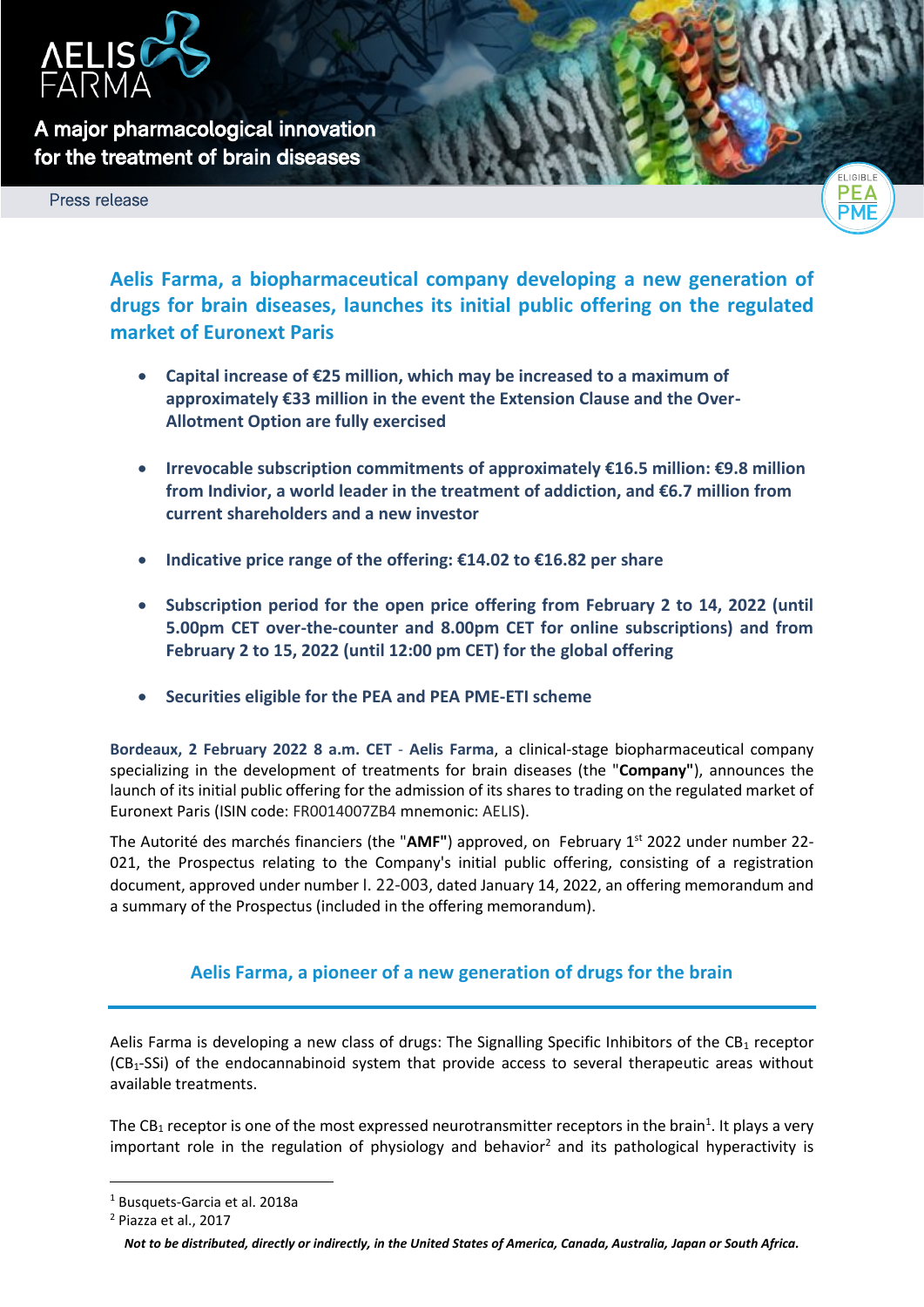involved in several diseases of the brain (cognitive deficits, addiction, psychosis, autism, Attention Deficit Hyperactivity Disorder - ADHD)<sup>3</sup> and of peripheral organs (obesity, diabetes and atherosclerosis, fibrosis, muscular dystrophy).

To date, only one pharmacological class has been proposed to treat  $CB<sub>1</sub>$  hyperactivity - antagonists – which have an artificial mechanism of action that does not exist in biology. Antagonists tend to completely block CB<sub>1</sub> activity and therefore induce significant side effects that make their clinical use difficult, if not impossible, leaving many patients without treatment<sup>4</sup>.

The CB1-SSi developed by Aelis Farma, unlike antagonists, are the first to mimic a recently discovered natural mechanism that the brain uses to combat  $CB_1$  receptor hyperactivity. This unique mechanism of action appears to allow  $CB_1$ -SSi to inhibit only the cellular signals involved in certain brain pathologies without disrupting the physiological activity of the receptor and the normal behavior of the subject - a first in pharmacology. This major discovery by the co-founder and current CEO of Aelis Farma, Dr. Pier Vincenzo Piazza, then Director of the Inserm Magendie Neurocentre in Bordeaux, was published in Science<sup>5</sup>, one of the most prestigious scientific journals.

Aelis Farma has been able to show in the clinical trials it has conducted up to now that  $CB_1-SSi$  are not only effective, but also well tolerated with no adverse effects to date on normal behavior and could provide therapeutic solutions to many diseases currently without treatment.

**Two initial drug candidates already in clinical trials for indications with high unmet medical needs**

# • **AEF0117 to treat the harmful effects of excessive cannabis use**

AEF0117 has already provided evidence of efficacy in a phase 2a clinical trial to treat disorders due to excessive cannabis use, a growing health and societal problem in Western countries, where an estimated 17.9 million people use cannabis daily or almost daily<sup>6</sup>. This excessive cannabis use is accompanied by increasingly documented adverse effects:

- 7.2 million people have been diagnosed with cannabis addiction (Cannabis Use Disorders, CUD);
- the number of emergency room hospitalizations due to the toxic effects of cannabis, of which psychosis is the most serious manifestation, was 1.1 million in the United States in 2014, and has been increasing since then, surpassing today those due to opioids;
- Negative long-term effects are also observed on cognitive abilities (a loss of up to 8 IQ points can be observed<sup>7</sup>), mental health and social integration, with the risk of developing psychiatric diseases, dropping out of school or being unemployed increasing by up to 5 times<sup>8</sup>.

A phase 2b clinical trial, including approximately 330 patients, for which the protocol has been discussed with the FDA, will start in the second quarter of 2022 in the United States to evaluate the efficacy of AEF0117 for the treatment of cannabis addiction (CUD). The study will be coordinated by its principal investigator, Prof. Frances Levin of Columbia University. The phase 2 program for AEF0117, aimed at making the compound ready to enter phase 3, has received \$4.5 million in funding from the National Institute of Health (NIH).

<sup>3</sup> National Academies of Sciences, Engineering, and Medicine, 2017

<sup>4</sup> Christensen et al. Efficacy and safety of the weight-loss drug rimonabant: a meta-analysis of randomised trials, Lancet. 2007.

<sup>&</sup>lt;sup>5</sup> ["Pregnenolone can protect the brain from cannabis intoxication.](https://science.sciencemag.org/content/343/6166/94)" (Science, January 3, 2014)

<sup>6</sup> Data covering the European Union, the United Kingdom, the United States, Canada and Australia (see Section 5.3.1.3.1 of the Registration Document and Table 2 that follows it, which summarizes several sources of information).

<sup>7</sup> Grant et al. 2012; Meier et al. 2012

<sup>8</sup> Fergusson and Boden, 2008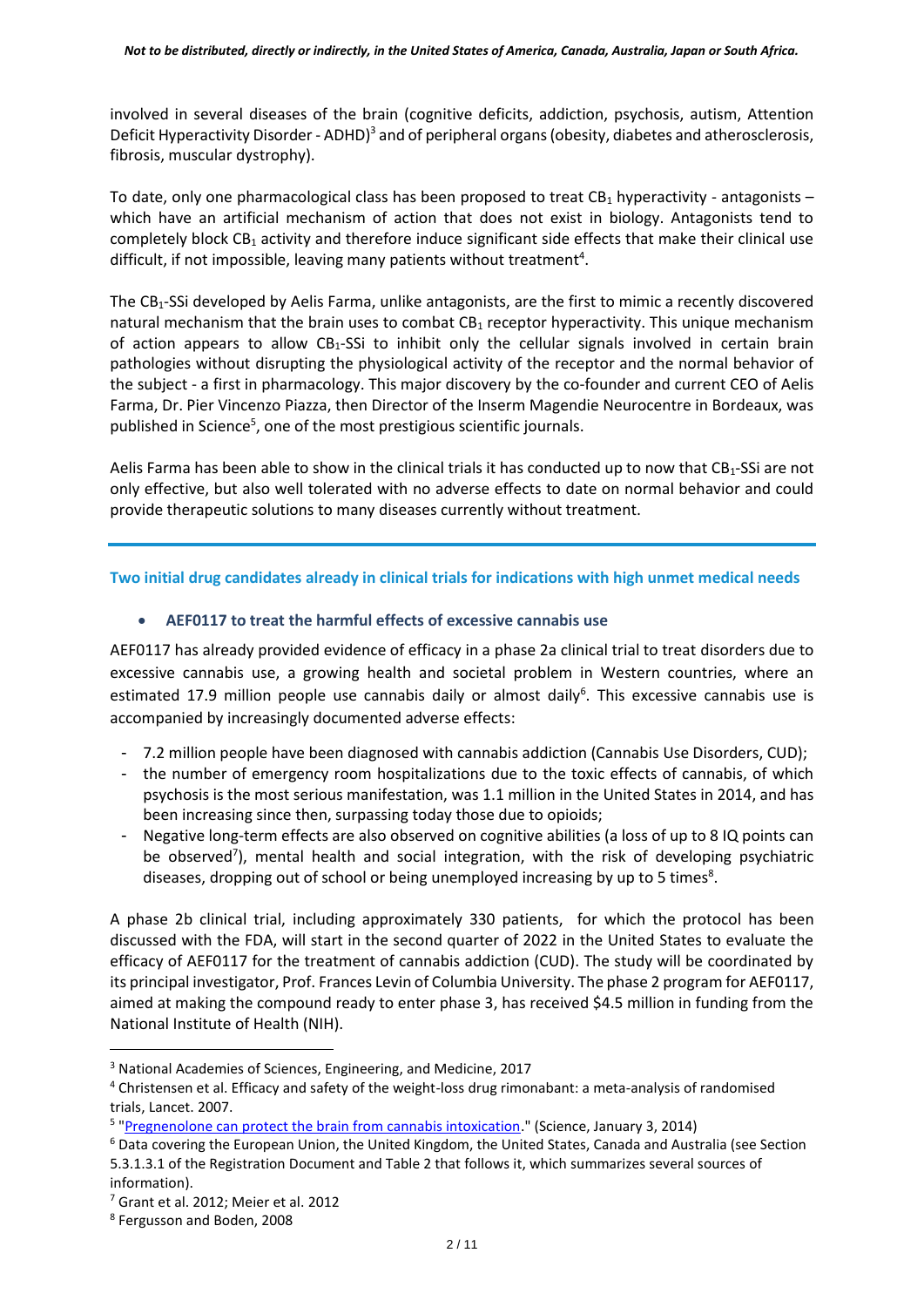Based on the results of the phase 2a clinical trial, Aelis Farma signed an exclusive option licence agreement with Indivior PLC in June 2021, for the development and commercialization of AEF0117 as a treatment for disorders associated with excessive cannabis use (see the section 'A strong valuecreating partnership…" below).

#### • **AEF0217 to treat various cognitive deficits, including those in Down syndrome (Trisomy 21)**

AEF0217 could become the first treatment for cognitive deficits caused by a hyperactivity of the  $CB<sub>1</sub>$ receptor, and, as a first indication, those associated with Down syndrome (Trisomy 21). Down syndrome is a genetic condition that affects 0.8 million people in the major Western countries<sup>9</sup> and Japan, with a growing prevalence due to the significant increase in recent decades of late pregnancies and of the life expectancy of people living with this syndrome. To date, there is no treatment for the cognitive impairment associated with Down syndrome, which represents a significant unmet medical need and a significant burden for individuals with Down syndrome, their families, and health care systems.

In preclinical studies (mouse models of Trisomy 21), AEF0217 restored the deficit in working memory, a key cognitive disorder in Down syndrome, without inducing identifiable behavioral or physiological side effects. With this unique combination of efficacy and safety, which is particularly important for the fragile Down syndrome population, AEF0217 could represent a major advance in the quality of life and social integration of people living with Down syndrome.

AEF0217 is currently being evaluated in phase 1 clinical studies in healthy volunteers, with no significant adverse events reported to date in the first three cohorts of patients. AEF0217 is expected to start a phase 1/2 clinical study in Down syndrome subjects in the fourth quarter of 2022. This study may provide initial proofs of efficacy of AEF0217 in the first half of 2023. The clinical development of AEF0217 in Down syndrome is being conducted in the framework of the "*Improving COgnition in Down syndrome*" ("ICOD") consortium in collaboration with the Institut Hospital del Mar d'Investigacions Mèdiques ("IMIM") in Barcelona and other European clinical centers. The European Union's Horizon 2020 program has awarded the ICOD project a grant of €6 million (H2020 Program N° 899986).

Aelis Farma also plans to extend the phase 2 clinical program of AEF0217 to at least one other type of cognitive impairment, such as those accompanying Fragile X syndrome or aging, for which AEF0217 has shown efficacy in preclinical models.

Aelis Farma intends to develop this compound independently at least until the end of the phase 2 program and, after this stage, to bring the compound to market approval, while remaining open to potential partnerships.

## **A strong value-creating partnership with Indivior for AEF0117 to treat cannabis related disorders worldwide**

Based on the results of the phase 2a clinical study of AEF0117, Aelis Farma signed an exclusive worldwide option license agreement in June 2021 with Indivior PLC ("Indivior"), a leading biopharmaceutical company in the treatment of addiction, for the development and commercialization of AEF0117 as a treatment for disorders due to excessive cannabis use. If the planned phase 2b clinical trial proves positive, Aelis Farma and Indivior intend to initiate phase 3 studies in late 2024 or early 2025, in order to obtain rapid approval in the United States and Europe.

As part of this collaboration, Aelis Farma received \$30 million (option payment). If Indivior exercises the license option at the end of the phase 2b, Indivior will pay Aelis Farma a \$100 million license fee (potentially in 2024) and up to an additional \$340 million if development, regulatory and commercial milestones are achieved, as well as royalties on net sales of AEF0117 of between 12% and 20%.

<sup>&</sup>lt;sup>9</sup> The European Union, the United States, Canada and Australia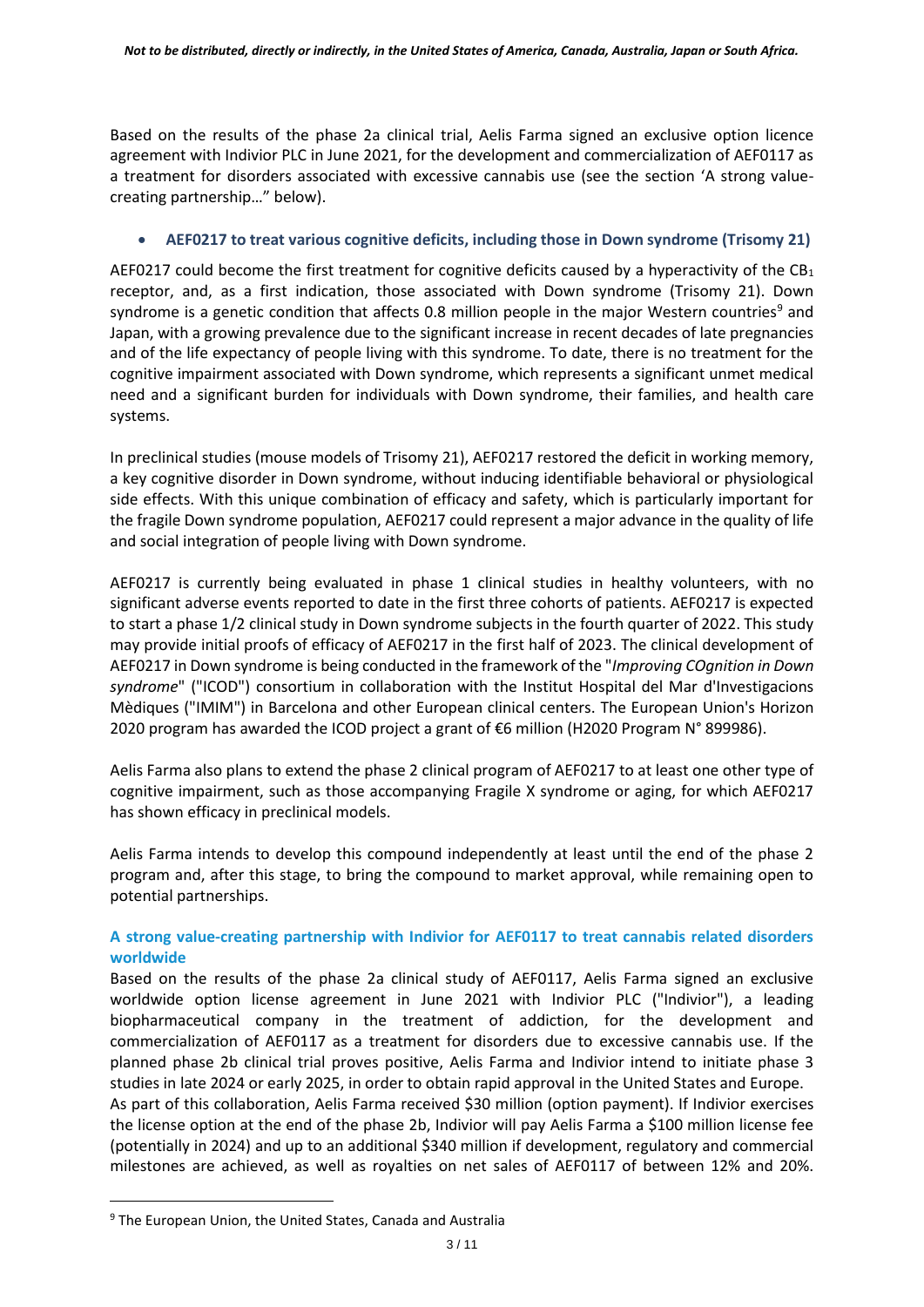Following the exercise of the option, all development, registration, and commercialization costs of AEF0117 will be borne by Indivior.

In addition, in January 2022, Aelis Farma received an irrevocable commitment from Indivior to subscribe for \$11 million (i.e., approximately €9.8 million) of the capital increase to be carried out in connection with the initial public offering of the Company's shares on the regulated market of Euronext Paris planned by the Company (see the section "Subscription commitments received" below).

### **Development of new drug candidates**

Given the involvement of the  $CB_1$  receptor in numerous pathologies and based on its diversified and exclusive CB<sub>1</sub>-SSi library, Aelis Farma is also developing several new CB<sub>1</sub>-SSi molecules with differentiated pharmacological properties.

These programs focus primarily on orphan indications, such as 22q11 deletion syndrome or certain autism spectrum disorders (ASD), but also on non-orphan indications such as attention deficit hyperactivity disorder (ADHD). Aelis Farma intends to initiate the development of a new drug candidate in one of these indications by the end of 2023.

## **Reasons for the Offering**

The main purpose of Aelis Farma's IPO is to finance the Company's R&D programs that are focused on the development of drugs for brain diseases. Accordingly, the net proceeds of the issuance of the New Shares received in the framework of the Offering, amounting to approximately €22.2 million (which could be increased to approximately €30.2 million in the event the Extension Clause and the Over-Allotment Option are fully exercised) after deduction of the estimated expenses related to the IPO, will be allocated as follows:

- (i) approximately 25% for the development of the compound AEF0117 to treat disorders due to excessive cannabis use by undertaking complementary studies necessary to enter phase 3 clinical trials at the end of the phase 2b;
- (ii) approximately 45% for the development of the compound AEF0217 to treat cognitive deficits (i) to undertake complementary studies necessary to enter phase 3 clinical trials at the end of the phase 2b and (ii) to explore the efficacy of AEF0217 for the treatment of other cognitive deficits;
- (iii) approximately 30% to develop and bring to the clinical stage other drug candidates currently at the research stage, in particular those from the Company's research platform.

In the event that the offer is only 75% subscribed, the Company would make the following decisions regarding its development projects: (i) the number of clinical trials for new indications would be reviewed in light of the funds available and (ii) the expenses associated with general, administrative and operating costs in research and development would be adapted to support the said approach, while ensuring the Company's sustainability.

# **Structure of the Offering**

It is intended that the distribution of the Offered Shares will be carried out as part of a global offering (the "**Offering**"), comprising:

- a public offering in France in the form of an open price offering, mainly intended for individual investors (the "**Open Price Offering**" or "**OPO"**), it being specified that orders will be broken down into A1 order fractions(from 1 share up to and including 150 shares) and A2 order fractions (above 150 shares), and;
- a global offering primarily intended for institutional investors (the "**Global Offering**") comprising: an offering in France;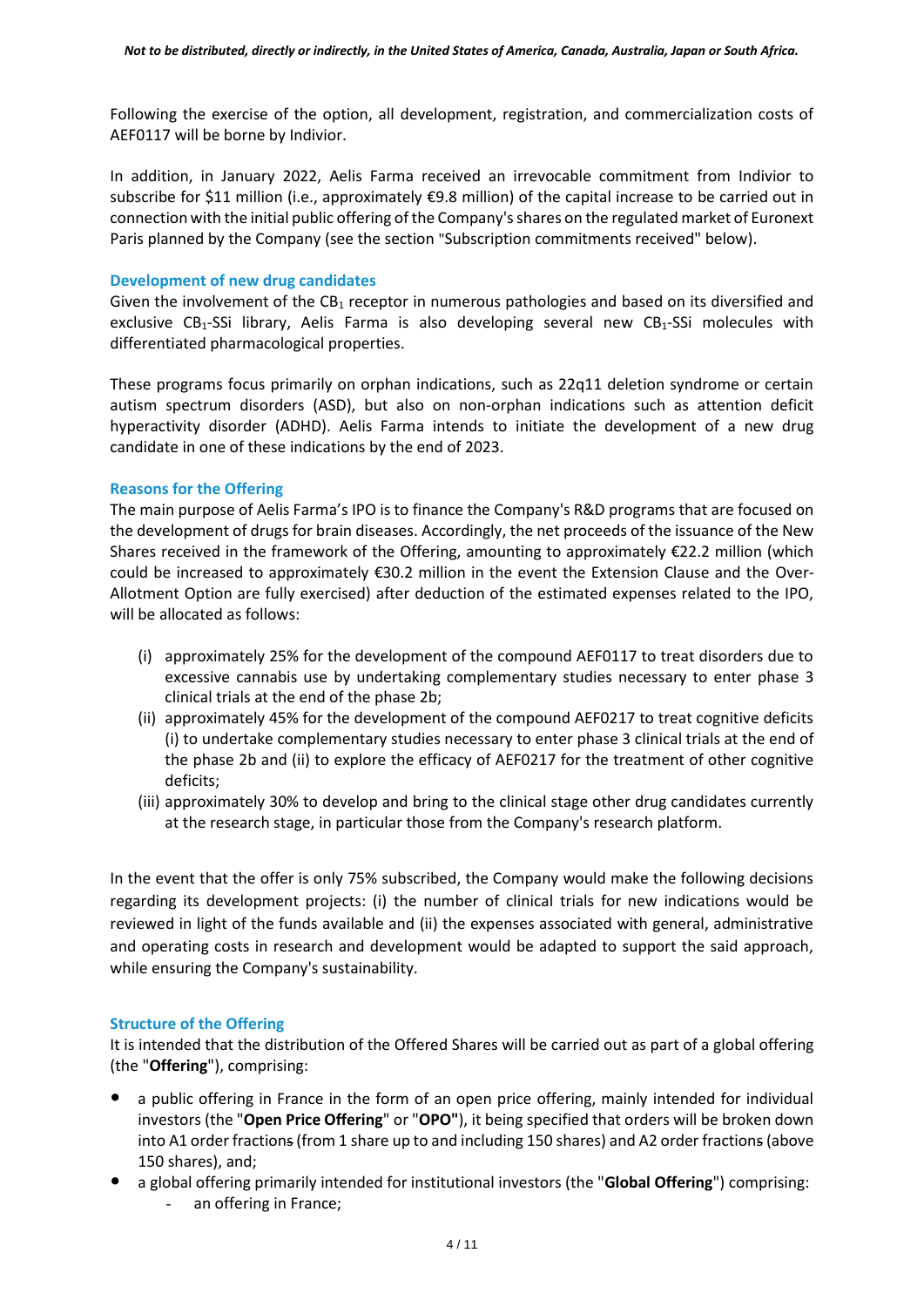- an international offering in certain countries outside the United States of America pursuant to Regulation S under the *U.S. Securities Act* of 1933 (as amended) (the "**Securities Act**") and excluding, among others, Canada, Australia, Japan and South Africa, and;
- an offering in the United States to a limited number of "*qualified institutional buyers*" as defined in Rule 144A under the Securities Act, pursuant to an exemption from the registration requirements for private placements under Section 4(a)(2) of the Securities Act.

If the demand expressed in the framework of the OPO allows it, the number of shares allocated in response to the orders issued in the framework of the OPO will be at least equal to 10% of the number of shares offered in the framework of the Offering before any exercise of the Extension Clause and the Over-Allotment Option.

# **Initial Offering Size**

The Company will issue a maximum number of 1,783,167 new ordinary shares (based on the lower limit of the Offering's indicative price range) with a nominal value of €0.004 for a total amount of €25 million (share issue premium included) (excluding the exercise of the Extension Clause and the Over-Allotment option as defined below) within the framework of a capital increase in cash with cancellation of the shareholders' preferential subscription rights by way of a public offering.

## **Extension Clause**

The Company may, depending on the size of the demand and after consultation with Bryan, Garnier & Co, Bryan Garnier Securities and ODDO BHF SCA, acting as joint global coordinators and joint bookrunners for the Offer (the "**Joint Global Coordinators and Joint Bookrunners**"), decide to increase the number of new shares initially offered (the " **New Initial Shares**") by a maximum of 15%, i.e. by a maximum number of 267,475 additional new shares (based on the lower limit of the Offering's indicative price range) (together with the New Initial Shares, the "**New Shares**") (the "**Extension Clause**").

# **Over-Allotment option**

The Company will grant Bryan Garnier Securities, acting as stabilizing agent (the "**Stabilizing Agent"**), in the name of and on behalf of the Joint Global Coordinators and Joint Bookrunners, an option to subscribe for a number of shares in the Company representing a maximum of 307,596 additional new shares (based on the lower limit of the Offering's indicative price range and in the event the Extension Clause is exercised in full) (the "**Over-Allotment Option"**). For the purposes of the stabilization operations, it is planned that Inserm Transfert Initiative will grant the Stabilizing Agent a securities loan for a maximum of 15% of the New Shares to be issued in the framework of the capital increase.

#### **Indicative price range**

The price of the shares offered in the OPO will be equal to the price of the shares offered in the Global Offering (the "**Offering Price"**).

The indicative range of the Offering Price set by the Board of Directors of the Company is between €14.02 and €16.82 per share. This Offering Price range is indicative and the Offering Price may be set outside this range.

# **Amount of the Offering**

The amount of the gross proceeds of the issue of the Initial New Shares is approximately  $\epsilon$ 25 million, which may be increased to a maximum of approximately €28.75 million if the Extension Clause is exercised in full, and to a maximum of €33.06 million if the Over-Allotment Option is exercised in full.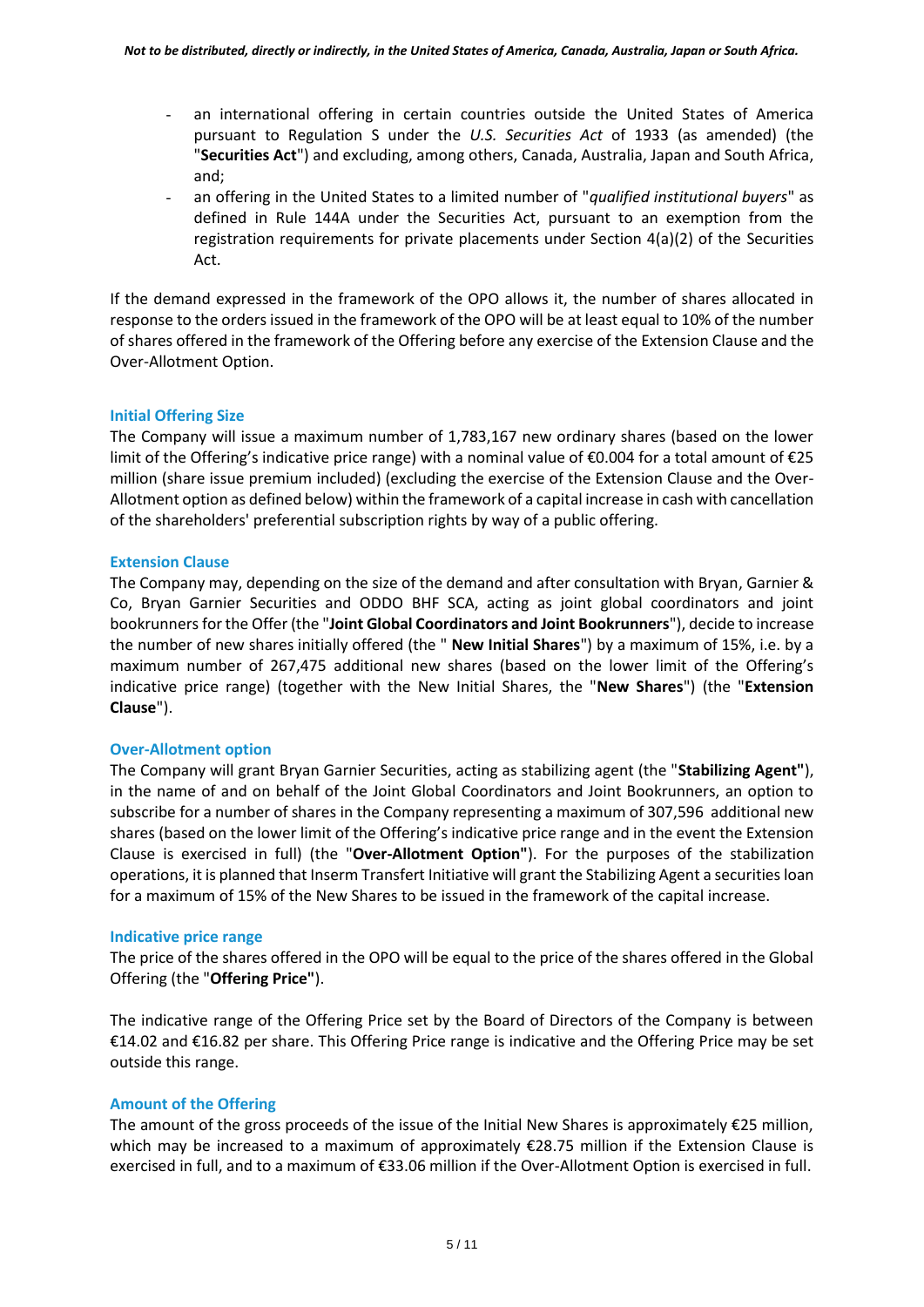The net proceeds of the issuance of the New Initial Shares are estimated at approximately  $\epsilon$ 22.16 million (approximately €30.22 million if the Extension Clause and the Over-Allotment Option are fully exercised).

The expenses related to the Offering to be borne by the Company are estimated at approximately €2.84 million, and approximately €2.84 million in the event that the Extension Clause and the Over-Allotment Option are fully exercised.

In the event of insufficient demand, the capital increase envisaged within the framework of the Offering could be limited to the subscriptions received as soon as these reach 75% of the amount of the issuance initially planned. If the capital increase completes on the basis of 75% of the New Initial Shares, the gross proceeds of the issuance would amount to approximately  $£18.75$  million.

The maximum aggregate remuneration of the financial intermediaries and the legal and administrative expenses related to the Offering to be borne by the Company for the placement of the Offered Shares is estimated at approximately €2.84 million excluding the exercise of the Extension Clause and the Over-Allotment Option, and approximately €2.84 million in the event the Extension Clause and the Over-Allotment Option are fully exercised.

| (In $\epsilon$ millions)  | <b>Issuance of 75%</b> | <b>Issuance of</b><br>100% | <b>After full</b><br>exercise of the<br><b>Extension</b><br>Clause | <b>After full</b><br>exercise of the<br><b>Over-Allotment</b><br>Option |
|---------------------------|------------------------|----------------------------|--------------------------------------------------------------------|-------------------------------------------------------------------------|
| <b>Gross proceeds</b>     | 18.75                  | 25.00                      | 28.75                                                              | 33.06                                                                   |
| <b>Estimated expenses</b> | (2.83)                 | (2.84)                     | (2.84)                                                             | (2.84)                                                                  |
| Net proceeds              | 15.92                  | 22.16                      | 25.91                                                              | 30.22                                                                   |

# **Subscription commitments received**

The Company has received, as at the date of the approval of the prospectus, subscription commitments from some of its current shareholders (the "**Current Shareholders Having Subscribed for Subscription Commitments**") at any price within the indicative Offering Price range for a total amount of €5.5 million, split as follows (amounts to be confirmed based on the Global Offering Price):

- Inserm Transfert Initiative (ITI) for an amount of €0.5 million
- Aelis Innovation, a fund represented by the management company Irdi Capital Investissement, for an amount of €1 million
- Nouvelle Aquitaine Co-Investment (NACO) for an amount of €1.392 million
- Aqui-Invest for an amount of €0.454 million
- Aquitaine Création Investissement (ACI) for an amount of €1.154 million
- Bpifrance for an amount of €1 million

It is specified that among the Current Shareholders Having Subscribed for Subscription Commitments, Inserm Transfert Initiative is also a censor. The conclusion of the subscription commitments of certain of the said Current Shareholders has been previously approved by the Board of Directors of the Company.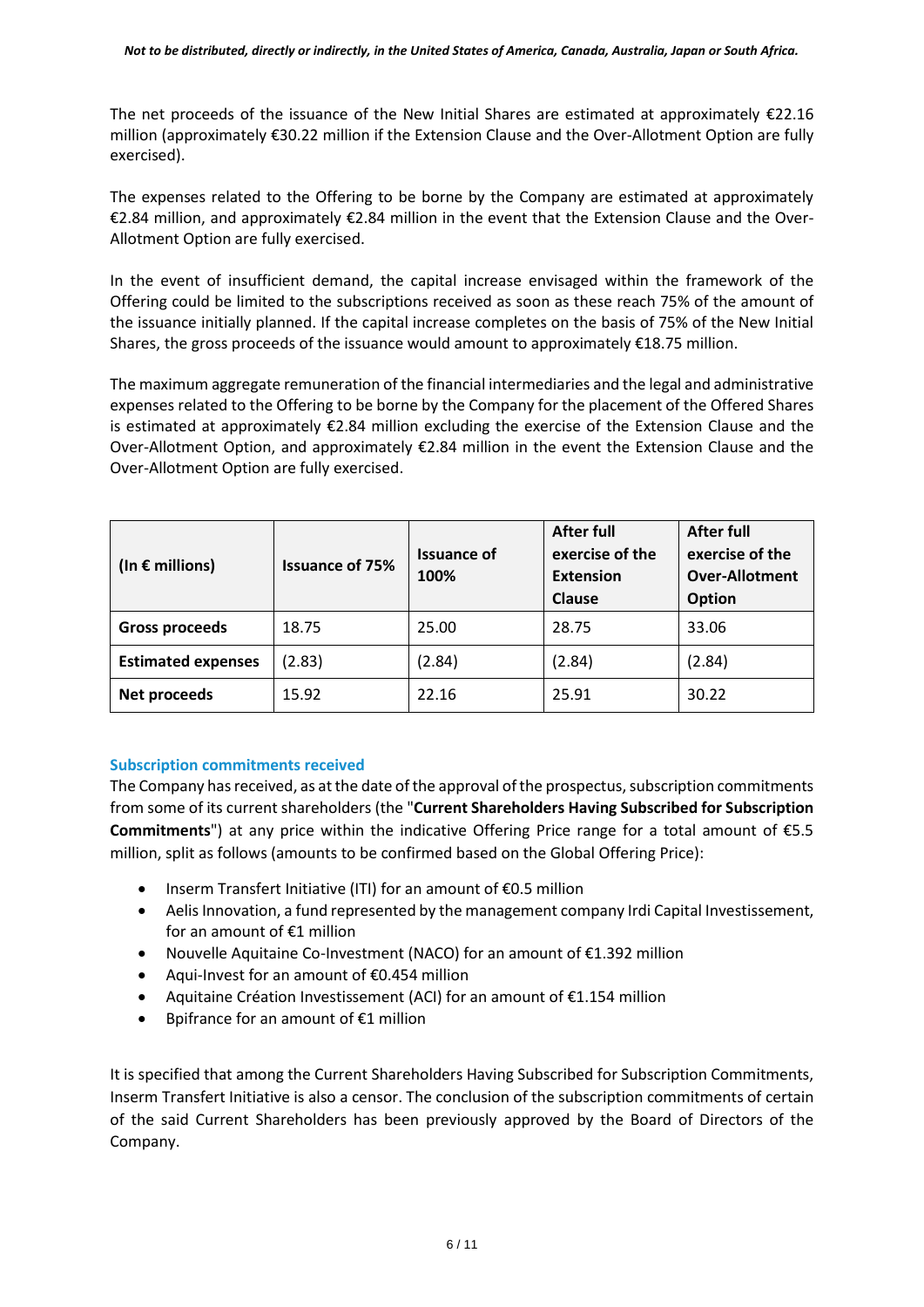Indivior has also committed to subscribe to the Offering at any price for an amount of approximately €9.8 million (corresponding to \$11 million) (i.e. 39.3% of the Offering, excluding exercise of the Extension Clause and the Over-Allotment Option).

DNCA Finance, acting on behalf of the DNCA Actions Euro Micro Caps funds, has also committed to subscribe to the Offering at any price for an amount of  $E1.2$  million.

Together the subscription commitments received total €16.54 million, i.e. approximately 66.1% of the gross amount of the Offering (excluding the exercise of the Extension Clause and the Over-Allotment Option) and 88.2% of the amount raised in the event of issuance of 75% of the issuance amount initially planned.

## **Undertaking to refrain from issuing new shares and lock-up commitments**

The Company has undertaken to refrain from issuing new securities for a period of 180 calendar days following the settlement date of the Offering, subject to certain usual exceptions.

All the shareholders of the Company representing 100% of the share capital of the Company prior to the Offering, as well as the executives and managers of the Company holding BSAs and BSPCEs have undertaken to retain the shares of the Company that they hold, or in the event of exercise of BSPCEs or BSAs that they would hold, for a period of 365 calendar days following the date of settlement of the Offering, subject to certain usual exceptions.

It is specified that Current Investors Having Subscribed for Subscription Commitments have each committed to hold their shares for 365 calendar days following the settlement date of the Offering, which applies to existing shares and to Shares Following the Conversion of Convertible Bonds subject to the written agreement of the Global Coordinators and Bookrunners and certain usual exceptions.

For its part, Indivior has committed to hold the new shares it has subscribed for in the context of the Offering for 365 calendar days following the settlement date of the Offering.

#### **Indicative schedule of the transaction**

| <b>February 1, 2022</b>  | Approval of the Prospectus by the AMF                                                                                 |  |
|--------------------------|-----------------------------------------------------------------------------------------------------------------------|--|
| <b>February 2, 2022</b>  | Distribution of the press release announcing the Offering and the<br>availability of the Prospectus                   |  |
|                          | Opening of the OPO and the Global Offering                                                                            |  |
| <b>February 14, 2022</b> | Closing of the OPO at 5 p.m. (Paris time) for over-the-counter orders and at<br>8 p.m. (Paris time) for online orders |  |
| <b>February 15, 2022</b> | Closing of the Global Offering at 12 noon (Paris time)                                                                |  |
|                          | Fixing of the Offer Price                                                                                             |  |
|                          | Distribution of the press release indicating the Offer Price                                                          |  |
|                          | First listing of the Company's shares on Euronext Paris                                                               |  |
|                          | Beginning of the possible stabilization period                                                                        |  |
| <b>February 17, 2022</b> | Settlement of the OPO and the Global Offering                                                                         |  |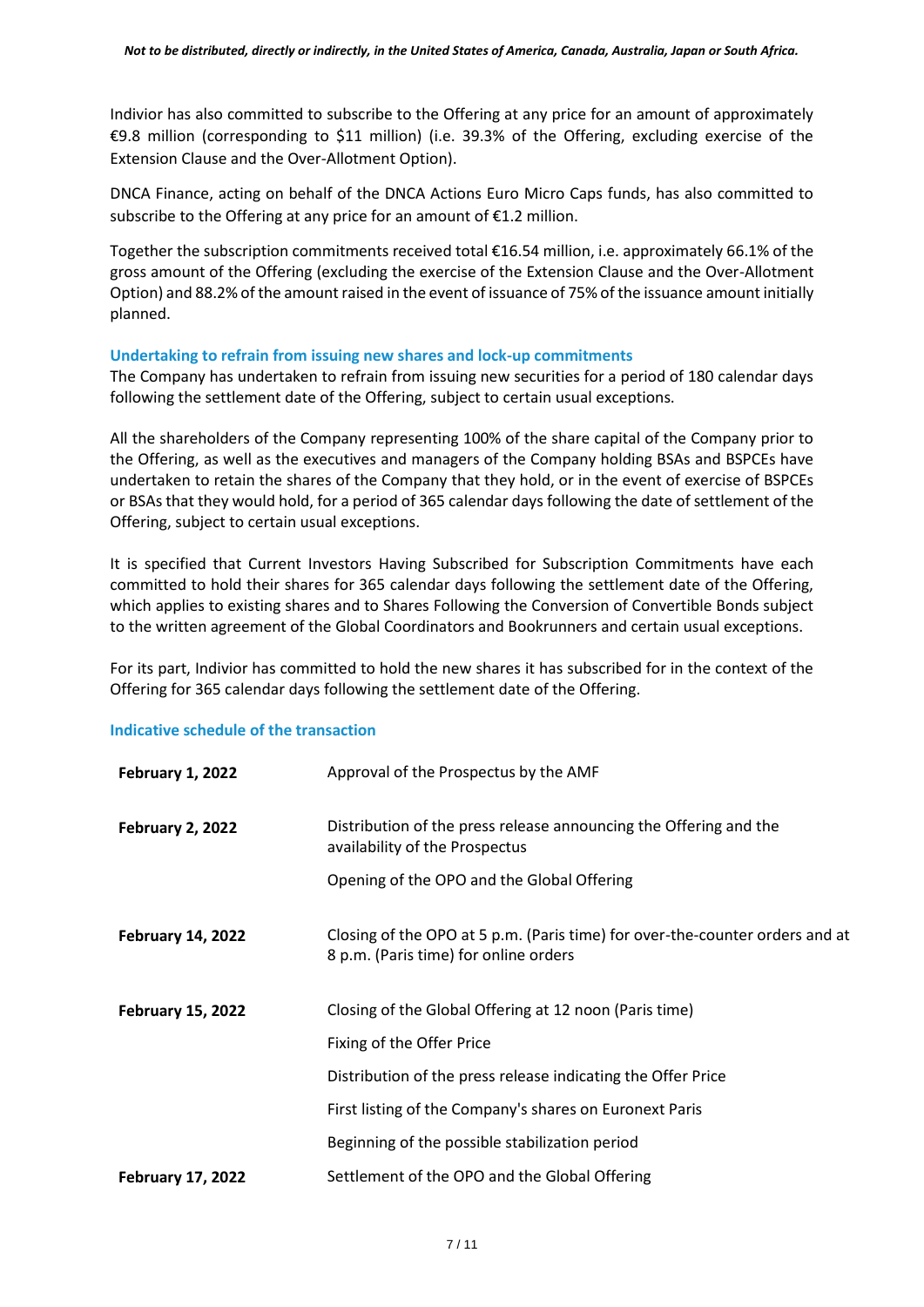| <b>February 18, 2022</b> | Start of trading of the Company's shares on Euronext Paris on a listing line<br>entitled "Aelis Farma" |
|--------------------------|--------------------------------------------------------------------------------------------------------|
| <b>March 17, 2022</b>    | Deadline for the exercise of the Over-Allotment Option<br>End of the possible stabilization period     |

### **Terms and conditions of subscription and purchase**

Persons wishing to participate in the OPO must deposit their orders with an authorized financial intermediary in France, no later than 14 February at 5:00 p.m. (Paris time) for over-the-counter orders and at 8:00 p.m. (Paris time) for online orders, if this possibility is given to them by their financial intermediary.

In order to be taken into account, purchase and subscription orders issued within the framework of the Global Offering must be received by one or more of the Global Coordinators and Joint Bookrunners no later than 15 February at 12:00 p.m. (Paris time), except in the event of early closing.

## **Revocation of purchase and subscription orders**

The subscription orders placed within the framework of the OPO will be revocable. The practicalities of revocation of orders are determined by each financial intermediary. It is therefore up to the investors to get in touch with their financial intermediary to understand these practicalities.

Any purchase and subscription order issued in the framework of the Global Offering may be revoked with the Global Coordinators and Joint Bookrunners having received such purchase and subscription order until 15 February at 12:00 p.m. (Paris time), except in the event of early closing or extension.

## **Eligibility of the Offer for PEA and PEA-PME and the "Innovative Company" label**

Aelis Farma believes that it meets the eligibility criteria for the PEA PME-ETI scheme specified by the provisions in articles L. 221-32-2 and D.221-113-5 onwards of the French Monetary and Financial Code. Consequently, Aelis Farma shares can be included in the PEA and PEA PME-ETI accounts, which benefit from the same tax advantages as the classic PEA account<sup>10</sup>.

Aelis Farma has furthermore been labelled an "Innovative Company" by Bpifrance.

#### **Identification codes for Aelis Farma securities**

- Label: Aelis Farma
- ISIN Code: FR0014007ZB4
- Mnemonic: AELIS
- Market listing: Euronext Paris (Compartment B)
- Sector of activity ICB Classification: Biotechnology 20103010
- Eligibility for PEA PEA-PME accounts and 150-0 B ter of the French general tax code (reinvestment of gains from sale) and qualification as a Bpifrance Innovative Company<sup>11</sup>

<sup>&</sup>lt;sup>10</sup> These provisions are conditional and within the limit of available caps. Persons who are interested are requested to speak to their financial advisor.

 $11$  These provisions are conditional and within the limit of available caps. Persons who are interested are requested to speak to their financial advisor.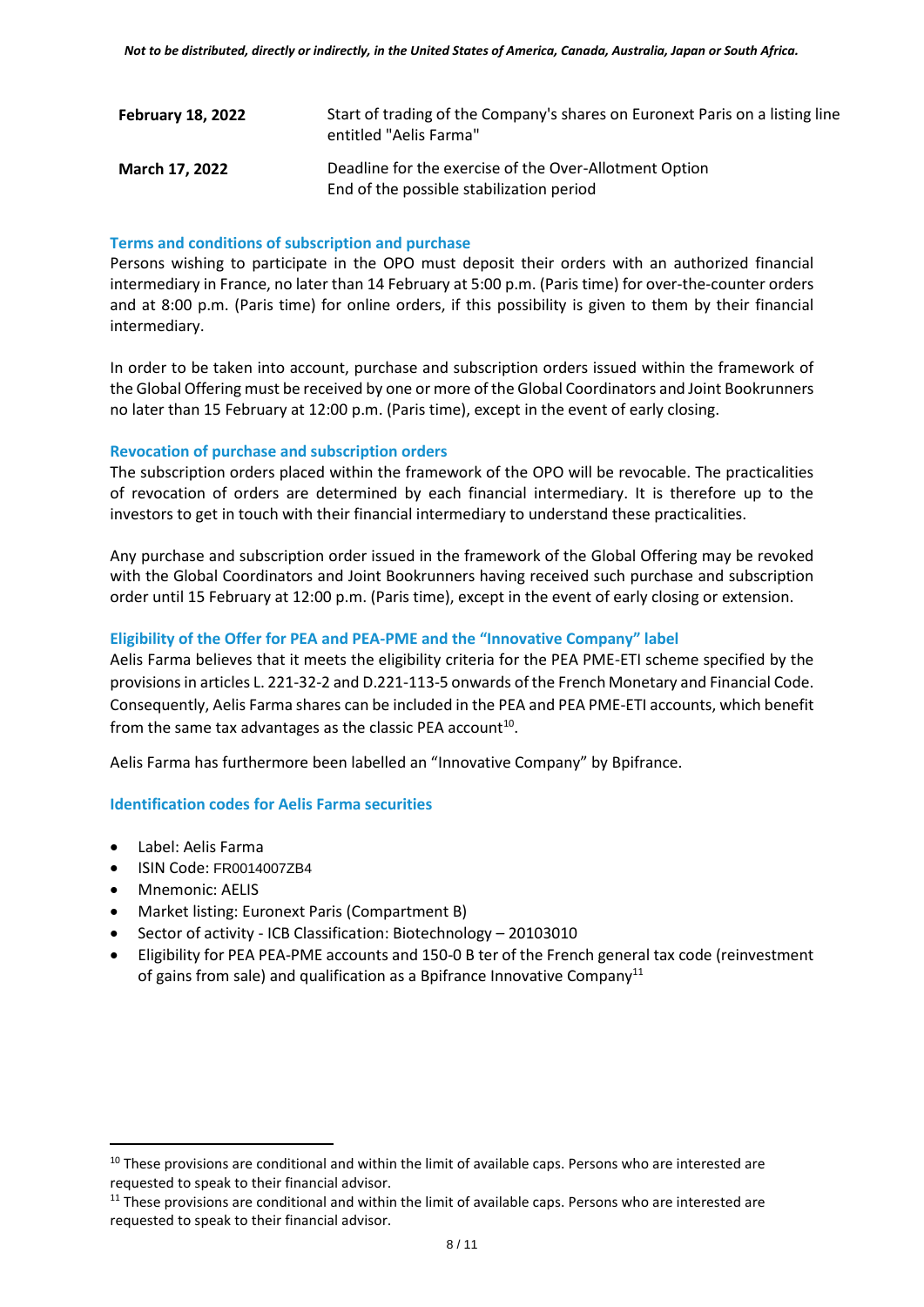*Not to be distributed, directly or indirectly, in the United States of America, Canada, Australia, Japan or South Africa.*

### **Financial intermediaries and advisors**



**ODDO BHF** Joint Global Coordinator and Bookrunner



Legal advisor to the transaction

# **Availability of the Prospectus**

Copies of the prospectus approved by the AMF on February 1, 2022 under number 22-021, consisting of the registration document approved on January 14, 2022 under number I. 22-003, and an offering memorandum (including the summary of the prospectus), are available free of charge from Aelis Farma, as well as on Aelis Farma's website (www.aelis-finance.com) and the AMF's website (www.amffrance.org).

Aelis Farma draws the attention of the public to chapter 3 "Risk factors" of the registration document approved by the AMF and to chapter 2 "Risk factors" of the offering memorandum. The occurrence of one or more of these risks could have a material adverse effect on the Group's business, reputation, financial situation, results or prospects, as well as the market price of Aelis Farma's shares.

# **About AELIS FARMA**

Founded in 2013, Aelis Farma is a biopharmaceutical company that has developed a new class of drugs, the Signaling Specific inhibitors of the CB<sub>1</sub> receptor of the endocannabinoid system (CB<sub>1</sub>-Ssi). These new molecules hold great potential in the treatment of many brain diseases. CB1-Ssi were developed by Aelis Farma on the basis of the discovery of a new natural defense mechanism of the brain made by the team of Dr. Pier Vincenzo Piazza, CEO of the Company, when he was Director the Inserm Magendie Neurocentre in Bordeaux. For these discoveries, Dr. Piazza was awarded the Grand Prix of Inserm, and the Grand Prix of Neurology of the French Academy of Sciences, which are among the most prestigious French awards for medicine and neurology.

Aelis Farma is developing two first-in-class drug candidates that are at the clinical stage, AEF0117 and AEF0217, and has a portfolio of innovative  $CB_1$ -Ssi for the treatment of other diseases associated with dysregulation of  $CB_1$  receptor activity.

AEF0117, which targets disorders due to excessive cannabis use (addiction and psychosis), has completed a phase 2a study that showed positive signs of efficacy and will enter a phase 2b in the United States in 2022. Aelis Farma has signed an exclusive option license agreement with Indivior PLC, a leading pharmaceutical company in the treatment of addiction, for the development and commercialization of AEF0117 in cannabis use disorders. As part of this collaboration, Aelis Farma received \$30 million (option payment). If Indivior exercises the license option at the end of phase 2b, Aelis Farma will receive a \$100 million license fee (potentially in 2024) and up to \$340 million in additional payments contingent on the achievement of development, regulatory and commercial milestones, as well as royalties on net sales of AEF0117 ranging from 12% to 20%.

AEF0217, which targets various cognitive disorders including those associated with Down syndrome, is progressing successfully in its phase 1/2 program and could provide the first proof of efficacy in early 2023. This compound has been the subject of extensive preclinical proof-of-concept studies using highly innovative and highly predictive tests to assess cognitive functions. In this context, AEF0217 has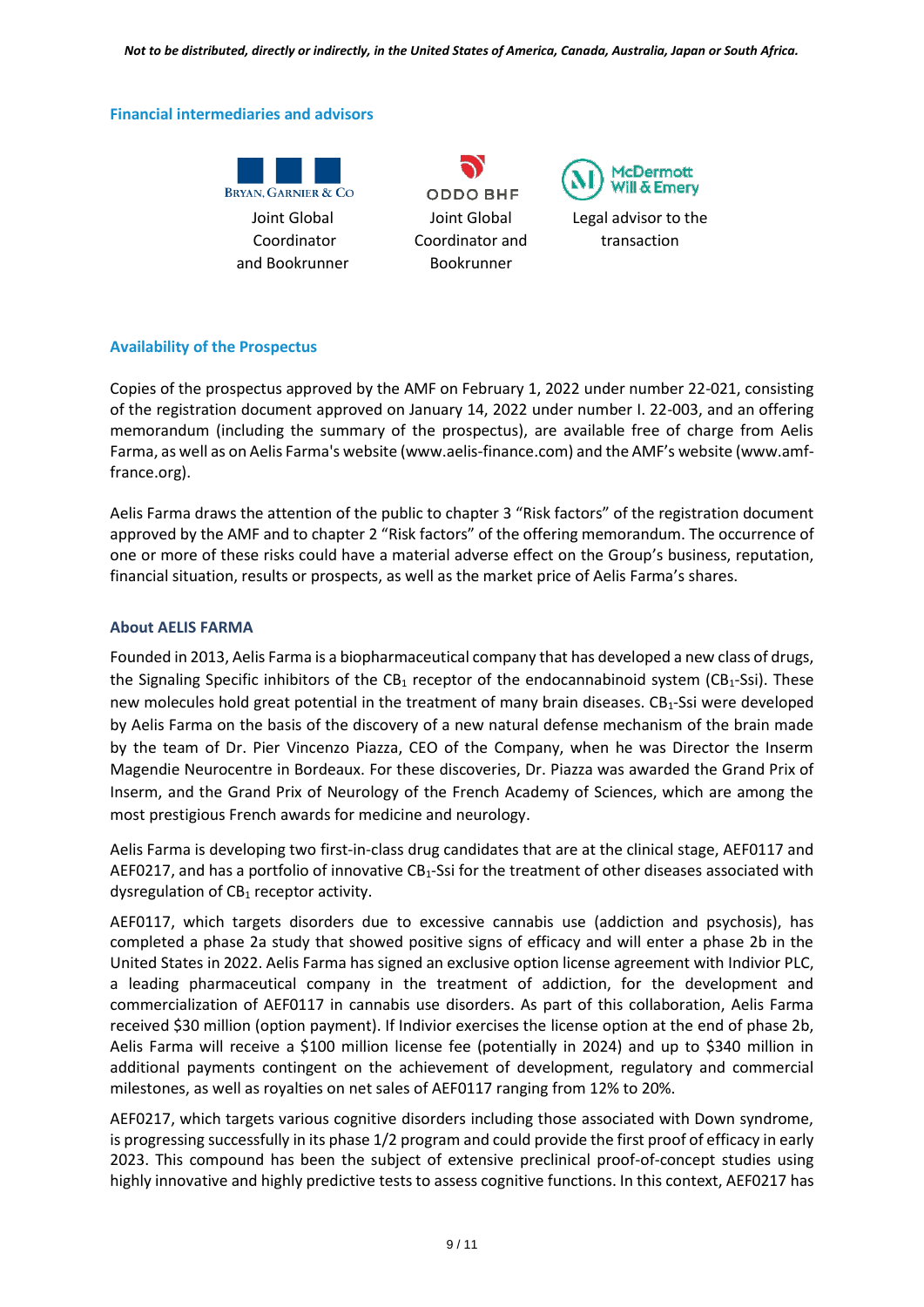demonstrated its ability to completely reverse deficits in several models of cognitive disorders such as Down's syndrome and Fragile X syndrome, as well as in certain cognitive deficits associated with aging.

Based in Bordeaux, within the Inserm Magendie Neurocentre, Aelis Farma has a team of 24 highly qualified employees and has benefited from investments from the Nouvelle-Aquitaine Region, Inserm Transfert Initiative, Bpifrance, regional funds ACI, NACO and Aqui-invest and IRDI Capital Investissement.

For more information: [www.aelisfarma.com](http://www.aelisfarma.com/)

#### **Contacts**

**AELIS FARMA** Pier Vincenzo Piazza Co-founder and CEO [contact@aelisfarma.com](mailto:contact@aelisfarma.com) **NewCap** Dusan Oresansky/Marine de Fages Investor Relations [aelis@newcap.eu](mailto:aelis@newcap.eu) +33 1 44 71 94 92

**NewCap** Nicolas Merigeau Media Relations [nmerigeau@newcap.fr](mailto:nmerigeau@newcap.fr) +33 1 44 71 94 98

#### **Forward-looking information**

This announcement contains statements that are, or may be deemed to be, forward-looking. These forward-looking statements can be identified by the use of forward-looking terminology, including, but not limited to, the words "believe", "estimate", "anticipate", "expect", "intend", "may", "plan", "continue", "continuous", "possible", "predict", "plans", "objective", "seek", "should", "must", or the use of the future tense or conditional tense, and contain statements by the Company regarding expected outcomes of its strategy. By their nature, forward-looking statements involve risks and uncertainties, and readers are warned that none of these forward-looking statements guarantee future performance. The Company's actual results may differ materially from those predicted by the forward-looking statements. The Company does not undertake any obligation to publish updates or modifications to any forward-looking statements, except as required by law.

#### **Warning**

This release may not be distributed directly or indirectly in the United States of America, Canada, Australia, Japan or South Africa.

The distribution of this document may, in some countries, be subject to specific regulations or constitute a violation of the legal provisions in force. Persons in possession of this document should inform themselves about and observe any local restrictions. The information contained in this release does not constitute an offering of securities in the United States of America, Canada, Australia, Japan or South Africa.

No communication or information relating to the issuance, offering and distribution by the Company of its shares (the "Shares") may be disseminated to the public in any country in which registration or approval is required. No steps have been taken (or will be taken) outside France in any country in which such steps would be required. The issuance or subscription of the Shares may be subject to specific legal or regulatory restrictions in certain countries. The Company assumes no liability for any violation by any person of such restrictions.

This information does not contain any solicitation of money, securities or other consideration and, in the event that consideration is sent in response to the information contained herein, it will not be accepted.

Securities may not be offered, purchased or sold in the United States absent registration or an exemption from registration under the U.S. Securities Act of 1933, as amended (the "U.S. Securities Act"). This press release must not be published, transmitted or distributed, directly or indirectly, in the United States.

The distribution of this press release in certain countries may constitute a violation of applicable laws and regulations. The information contained in this press release does not constitute an offer of securities in Canada, Australia, South Africa or Japan. This press release must not be published, transmitted or distributed, directly or indirectly, in Canada, Australia, South Africa or Japan.

With respect to Member States of the European Economic Area other than France (the "**Member States**"), no action has been or will be taken to permit an offering of the securities to the public that would require the publication of a prospectus in any of the Member States. Accordingly, the Shares may only be offered and will only be offered in the Member States (i) to qualified investors within the meaning of the Prospectus Regulation or (ii) in accordance with the other exemptions set forth in Article 1(4) of the Prospectus Regulation.

For the purposes of this paragraph, the notion of "public offering of Shares" in each of the Member States shall be defined as any communication in any form and by any means to persons presenting sufficient information on the terms of the offering and on the Shares to be offered, so as to enable an investor to decide to purchase or subscribe to such Shares.